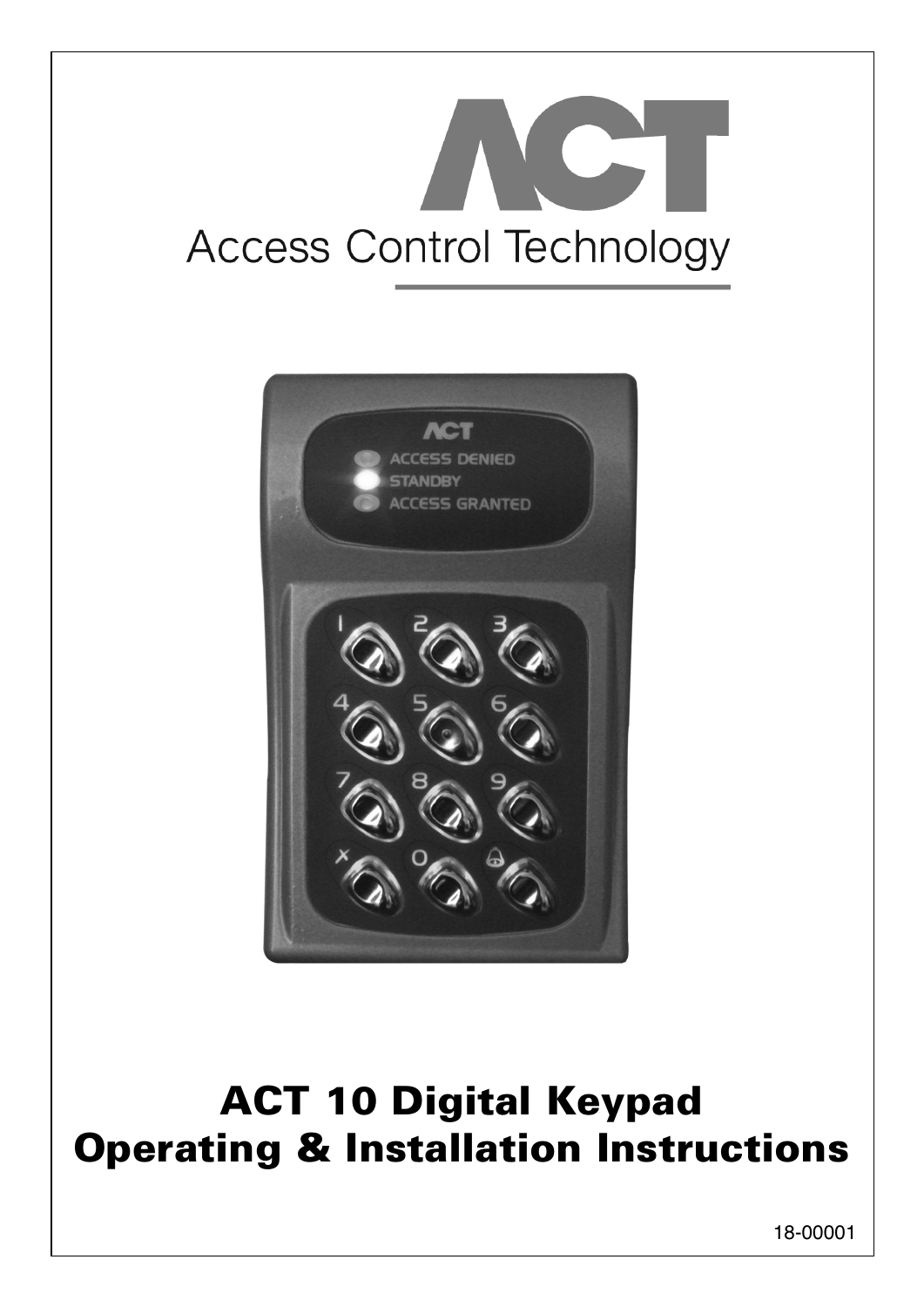## **Installation Notes**

- Always remember to factory default the controller before you start programming.
- Always remember to place the supplied Varistor across the terminals of the lock terminals to protect the relay contacts.
- Never use the onboard relay to switch AC mains voltage. An external relay isolated electrically from the ACT 10 should be used for this purpose.
- Don't forget to change the programming code to something known only to yourself.

**Important**: As with any Access Control system, always ensure there is an alternate means of escape in the event of the unit failing to operate due to power loss or in the event of fire.

### **Product Specification**

| <b>Number of Users</b>                           | 10 PIN Codes                    |
|--------------------------------------------------|---------------------------------|
| <b>Supply Voltage</b>                            | $12 - 24$ Volts AC or DC        |
| <b>Current Consumption</b>                       | 40mA (nominal), 120mA (maximum) |
| <b>Operating Temperature</b>                     | $-10$ to $+50$ degrees C        |
| Door Open Time                                   | $0 - 255$ seconds               |
| <b>Relay Contact Rating</b>                      | 5A / 250Vac                     |
| <b>Controller Size</b> $(H \times W \times D)$ : | $138 \times 87 \times 37$ (mm)  |
| <b>Controller Weight</b>                         | 700 grams                       |
| <b>Installation</b>                              | Indoor or Outdoor (IP54)        |
| Mounting                                         | Surface or Flush                |
| <b>Output Rating</b>                             | 100mA                           |

### **Ordering Information**

| ACT 10 Digital Keypad        | ACT 10    |
|------------------------------|-----------|
| <b>ACT 10 Flush Kit</b>      | ACT 10 FK |
| <b>ACT 10 Weather Shield</b> | ACT 10 WS |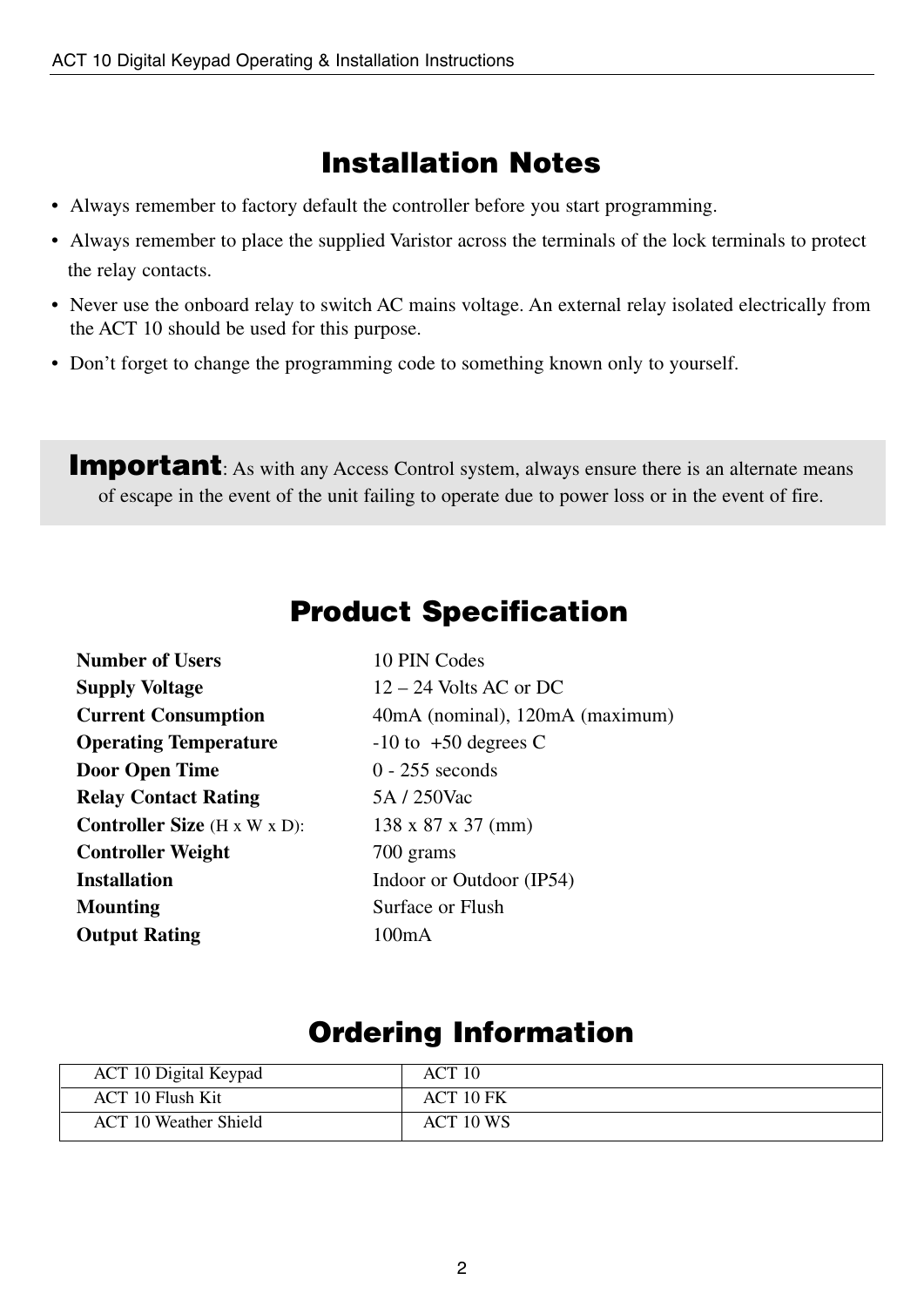# **30 Second Programming Guide**

(For typical Standalone System)

#### **1. Enter Programming Mode**

On the digital keypad press button **✘**. Input the programming code (default is 9999). The LED will flash yellow / orange.

#### **2. Change User 1 Code**

On the digital keypad press button 0, then press 1. Input the new User 1 code (4 digits)

#### **3. Change Programming code**

On the digital keypad press button 0. Press  $\triangle$ . Input the new programming code (4 digits)

#### **4. Exit Programming Mode**

On the digital keypad press button **x**. The LED turns red and programming mode has been exited.

The ACT 10 Digital Keypad is now ready for normal use.

**Note:** The ACT 10 Digital Keypad may be returned to its factory default condition at any time by entering the programming mode and pressing the  $\triangle$  button three times.

## **For Door 2 Operation**

#### **1. Enter Programming Mode**

#### **2. Change User 2 Code**

On the digital keypad: Press Button 0, then Press Button 2 (for User 2). Input the new User 2 code (4 digits)

#### **3. Assign User 2 to Door 2**

On the digital keypad: Press Button 1, then Press Button 2 (for User 2), then Press Button 2 (for Door 2).

#### **4. Exit Programming Mode**

User 2 code will now activate Door 2 Relay.

# **ACT 10 Digital Keypad Programming**

Press the *★* **button followed by the programming code (initially 9999). The yellow LED will flash while** in programming mode. To exit the programming mode press button **✘**. Exit from programming mode occurs automatically if no key is activated for 30 seconds.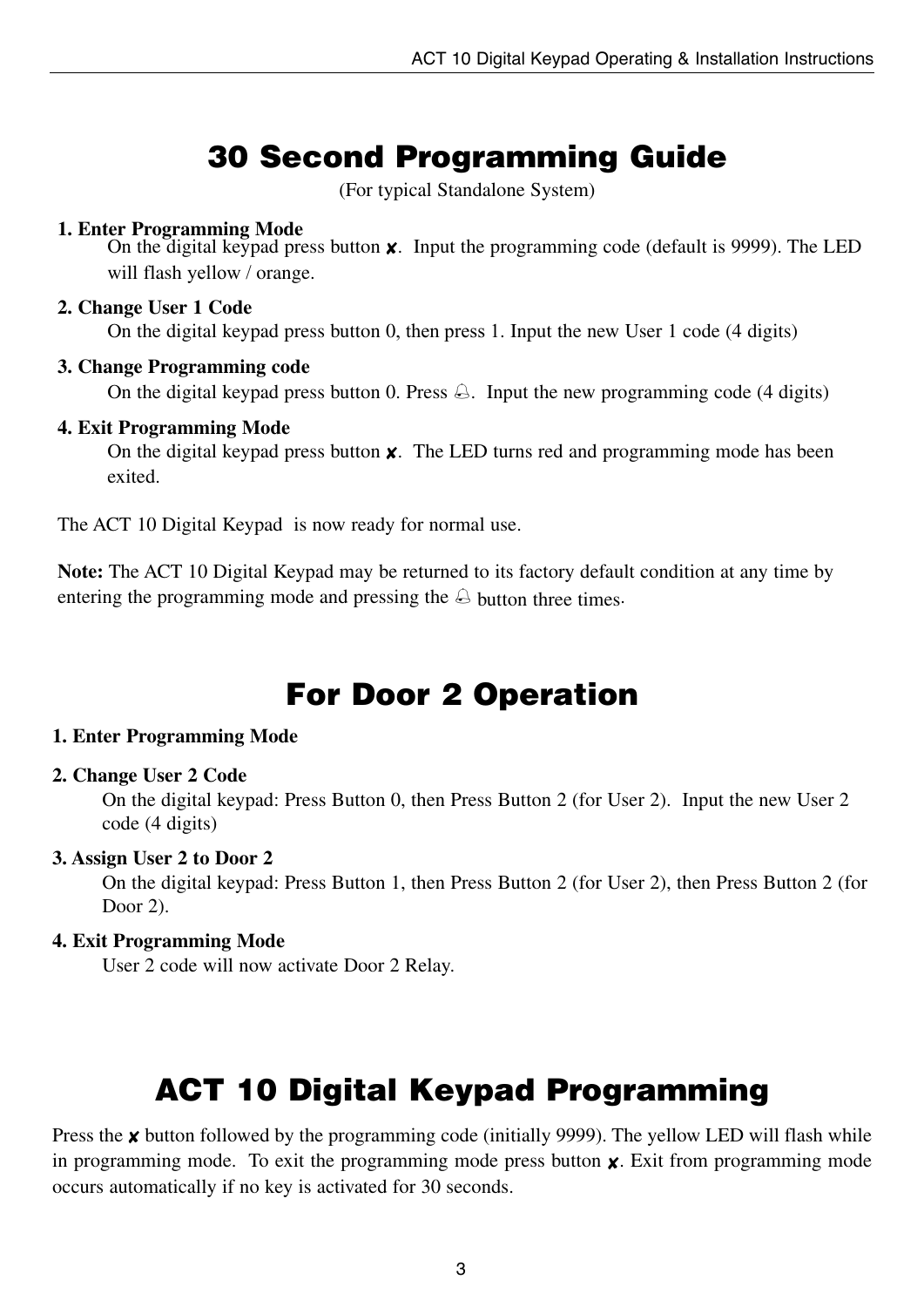| <b>Step</b> | <b>Keypad Entry</b>   | <b>Operation</b>                                |               | Example: Assign code 7529 to user 7 |
|-------------|-----------------------|-------------------------------------------------|---------------|-------------------------------------|
|             |                       | <b>Change Codes</b>                             | <b>x</b> 9999 | Enter programming                   |
|             | $0-9.$ $\ominus$      | User Number 0-9, $\triangle$ = programming code | $\Omega$      | <b>Change Codes</b>                 |
|             | $0000(00) - 9999(99)$ | $4$ digit code $-$ 0000 deletes User code       |               | User 7                              |
|             |                       |                                                 | 7529          | PIN code                            |
|             |                       |                                                 |               | Exit programming                    |

#### **Changing Codes:** Enter Programming Mode, then Press

Default User Codes:

Programming Code: 9999(99); User 1 Code: 1234(56). All others are inactive.

#### **Setting Switched Output Combinations:** Enter Programming Mode, then Press

| <b>Step</b> | <b>Keypad Entry</b> | <b>Operation</b>     |              | <b>Example: Assign Toggle to User 7</b> |
|-------------|---------------------|----------------------|--------------|-----------------------------------------|
|             |                     | <b>Set Outputs</b>   | <b>×9999</b> | Enter programming                       |
|             | )-9                 | User number 0-9,     |              | <b>Set Outputs</b>                      |
|             | ገ-7                 | Output function code |              | User 7                                  |
|             |                     |                      |              | Door Toggle                             |
|             |                     |                      |              | Exit programming                        |

| <b>Output Function Code</b> | <b>Door Output</b> | Door 2/Output 2 | Output 3 |
|-----------------------------|--------------------|-----------------|----------|
|                             | Toggled            |                 |          |
|                             | Timed              |                 |          |
|                             |                    | Timed           |          |
|                             | Timed              | Timed           |          |
|                             |                    |                 | Timed    |
|                             | Timed              |                 | Timed    |
|                             |                    | Timed           | Timed    |
|                             | Timed              | Timed           | Timed    |

Default function code is 1 (Relay Timed) for all users. When the door is toggled open, this will be indicated by the green indicator flashing.

### **Setting Timers:** Enter Programming Mode, then Press

| <b>Step</b> Keypad Entry | <b>Operation</b>                                                      |
|--------------------------|-----------------------------------------------------------------------|
|                          | <b>Set Timers</b>                                                     |
| $0 - 4$                  | (Timer number) Buzzer sounds indicating timing, wait required period. |
|                          | (Stop timing) Buzzer stops – timer set.                               |

| <b>Timer Number</b> | <b>Function</b>        | <b>Default</b> |
|---------------------|------------------------|----------------|
|                     | Relay time             | 5s             |
|                     | Door 2 / Output 2 time | ЭS             |
|                     | Output 3 time          | 5s             |
|                     | Door Ajar time         | 30s            |
|                     | Guest Buzzer time      |                |

Timers may be set to any duration between 2 seconds and 4 minutes.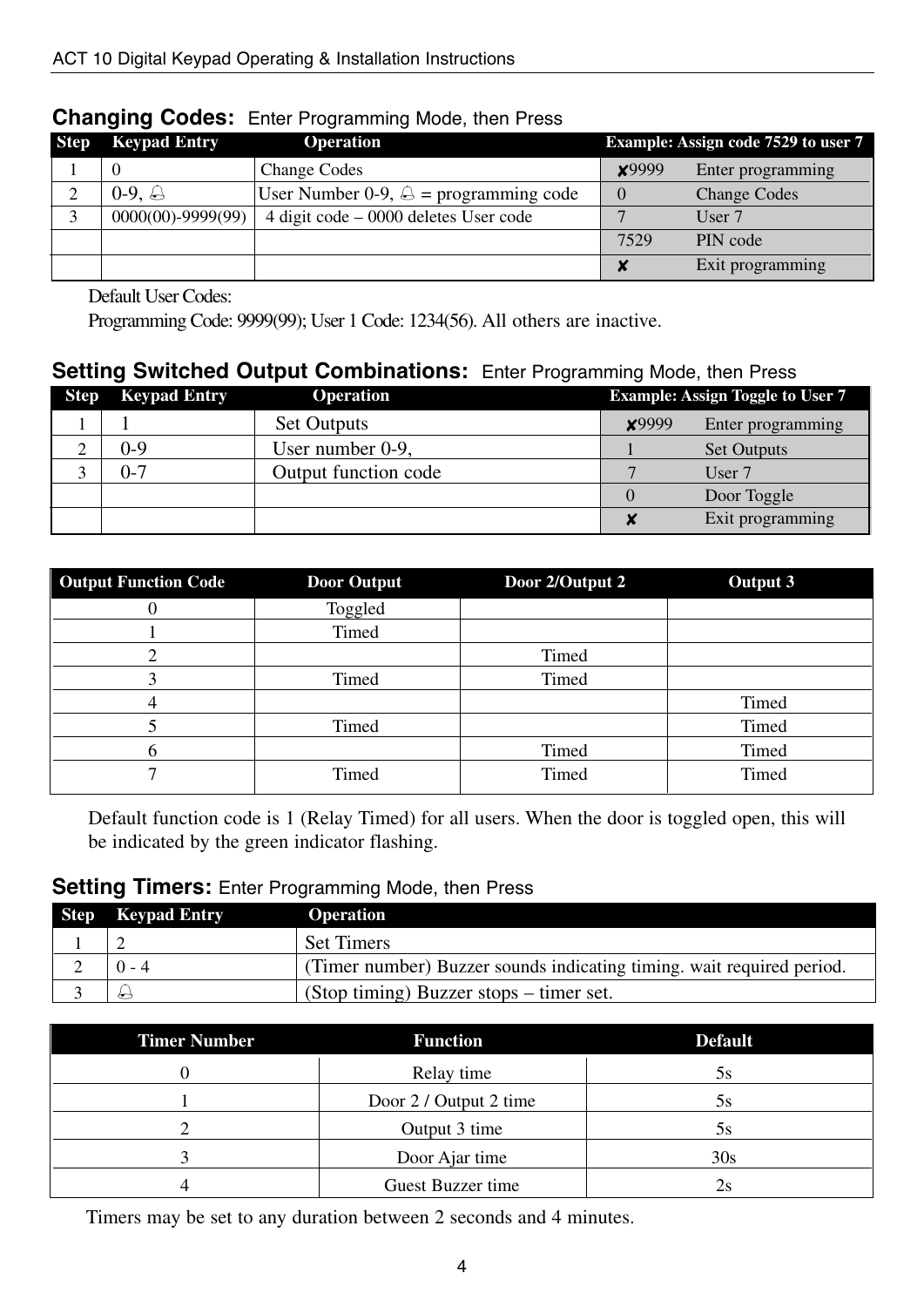### **Setting Configuration:** Enter Programming Mode, then Press

| <b>Step</b> | <b>Keypad Entry</b> | <b>Operation</b>     |
|-------------|---------------------|----------------------|
|             | 30-37 or 40-47      | option number        |
| ∸           | 0 or 1              | $1 = Set, 0 = Unset$ |

| Option          | <b>Function</b>                | <b>Default</b>   | Operation                                                                                                                                                                                                                                                                                                                                                                                                                             |
|-----------------|--------------------------------|------------------|---------------------------------------------------------------------------------------------------------------------------------------------------------------------------------------------------------------------------------------------------------------------------------------------------------------------------------------------------------------------------------------------------------------------------------------|
| 30              | Door Chime                     | Off              | When set, whenever the door contact is opened, the built-in buzzer makes a<br>chime sound and the buzzer output activates for 2 seconds.                                                                                                                                                                                                                                                                                              |
| 31              | <b>Silent Operation</b>        | Off              | When set, the keypad operates silently. No audible tones (key-presses or<br>confirm tones) are produced from the built-in buzzer function.                                                                                                                                                                                                                                                                                            |
| 32              | Permanent<br>Backlighting      | On               | When set (default), the keypad illumination is always on. This option will<br>override option 42 (Auto backlighting)                                                                                                                                                                                                                                                                                                                  |
| $\overline{33}$ | Locksaver<br>(Anti Tailgating) | $\overline{Off}$ | When set, and when the relay is active (following a valid code or button release),<br>the relay timer is truncated to 2 seconds when the door contact opens. This<br>ensures that irrespective of programmed relay time, the door will be locked<br>as soon as it closes, and any person following will have to enter a code.                                                                                                         |
| 34              | Alarm<br>Keypad<br>Operation   | Off              | When set, the keypad may be used as a remote keypad for an alarm system. The red<br>and green indicators are controlled by the door contact and the release button inputs<br>inputs respectively, and the built in buzzer is controlled by the interlock input.                                                                                                                                                                       |
| 35              | Interlock                      | Off              | When set, two or more keypads may be interlocked so that only one controlled<br>door may be open at any one time. The interlock output is active whenever the<br>relay is active or when the door contact is open. When the interlock input is<br>active, the release button and all codes are inactive, the red indicator flashes.<br>The interlock outputs and inputs of any number of keypads may be combined<br>on a single wire. |
| 36              | Six Digit Codes                | Off              | When set, all user codes, and the programming code, are six digits long. The<br>default user one code becomes 123456 and the default programmer code<br>becomes 999999.                                                                                                                                                                                                                                                               |
| 37              | <b>Twin Codes</b>              | Off              | When set, two different codes must be entered within 15 seconds in order to<br>open the door. The outputs activated are those which have been programmed<br>for the first code to be entered.                                                                                                                                                                                                                                         |
| 40              | Door Forced<br>Alarm           | Off              | When set, the buzzer output is activated, if the door contact opens when a valid<br>code has not been entered. The output is deactivated when a valid code is next<br>entered. This is useful for monitoring fire doors etc.                                                                                                                                                                                                          |
| 41              | Group Disable                  | Off              | When set, the top five user codes $(5-9)$ are inactive any time the interlock input<br>is activated. This restricts access to certain codes under external control (i.e. an<br>alarm system output or a time clock).                                                                                                                                                                                                                  |
| 42              | Auto<br>backlighting           | Off              | When set, the keypad illumination is normally off, but will switch on in<br>response to any key being pressed or while in programming mode. This option<br>is overridden by option 32 (permanent backlighting). To prevent any<br>illumination, unset options 32 and 42.                                                                                                                                                              |
| 43              | Door Ajar<br>Alarm             | Off              | When set, and the door contact has been open for longer than the time programmed<br>into the door ajar timer, the built-in and external buzzers sound intermittently. The<br>buzzers may be silenced by closing the door and entering a valid code.                                                                                                                                                                                   |
| 44              | <b>Guest Button</b>            | On               | When set (default) and when the $\bigoplus$ button on the keypad is pressed, the buzzer<br>output is activated for the duration programmed into the guest buzzer timer.                                                                                                                                                                                                                                                               |
| 45              | Fire Alarm<br>Override         | Off              | When set, the relay is held active whenever the interlock input is active, and<br>the green indicator will flash. This is useful for allowing a fire alarm system<br>to override controlled doors.                                                                                                                                                                                                                                    |
| 46              | Release Button                 | Off              | When set, the interlock input activates the door 2 relay which follows output 2's<br>timer for Second door. This allows two doors to be controlled using one keypad.                                                                                                                                                                                                                                                                  |
| 47              | Duress                         | Off              | When set, and when a duress code is entered, the door is opened normally and<br>output 2 is activated. A duress code is any valid user code with one added to<br>the last digit. The output will be reset when a valid user code is entered. When<br>the duress option is set, user codes which have 9 as the last digit should be<br>avoided as there is no corresponding duress code.                                               |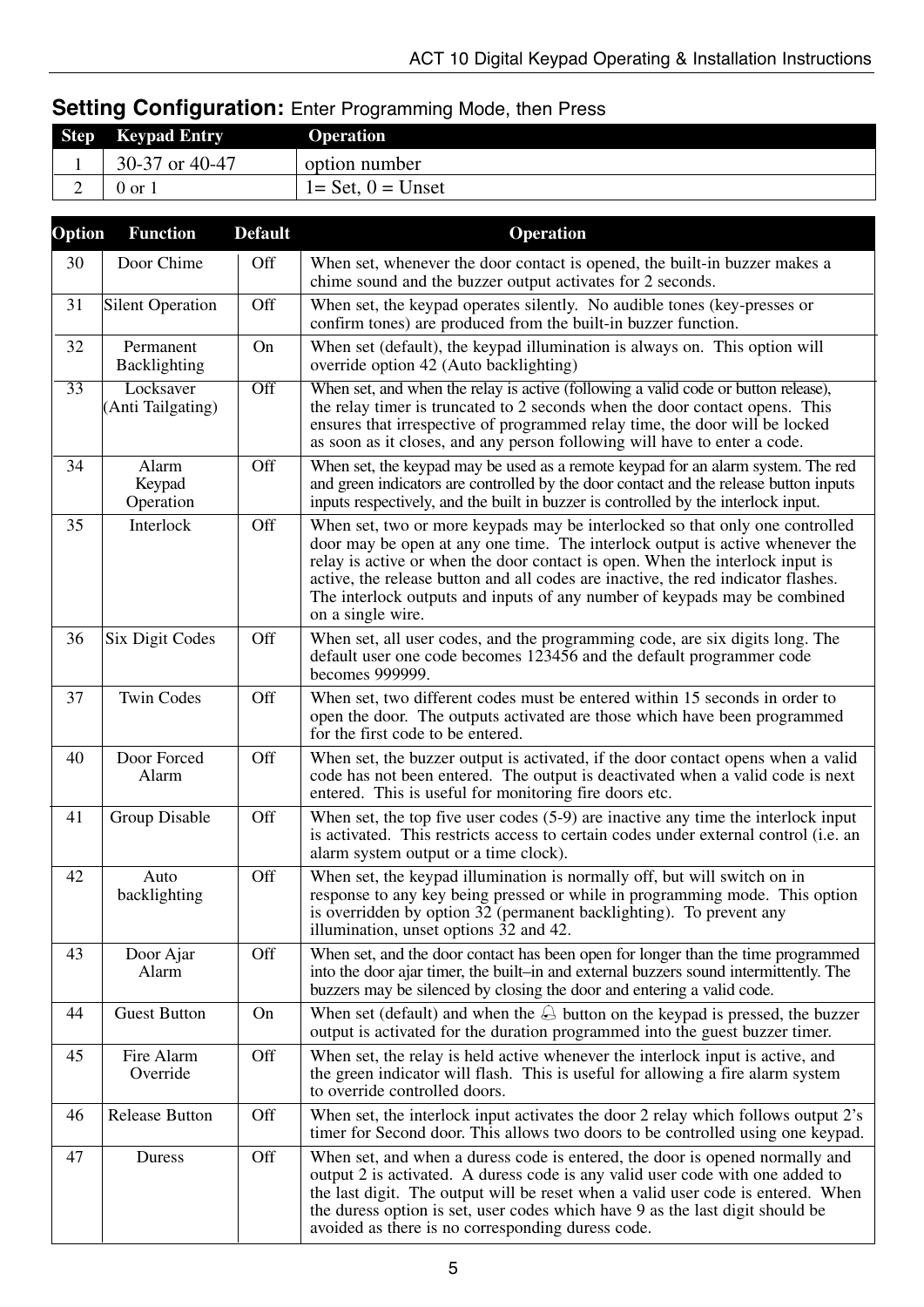**Incorrect Code Lockout** *When three invalid codes have been entered in a row, the keypad will enter lockout mode for 20 seconds. During this time, the red LED indicator will flash and all PIN codes will be inactive.*

# **Restoring Factory Defaults**

Enter Programming Mode followed by  $\triangle \triangle \triangle$ . This restores the ACT 10 Digtal Keypad to its default settings. If the Programming Code has been forgotten, it may be set to 9999 by:

- **1**. Remove the power from the unit. **4**. Replace link LK1.
- 
- **2.** Remove link LK1 at the back of the unit. **5**. Proceed with programming.
- **3**. Apply power to unit.

**Note:** The keypad will not operate correctly without LK1 in place.



Figure 1: Typical ACT 10 Configuration

Shows connection for normally Shows connection for normally **ENERGISED** Shows connection for normality **ENERGISE**<br>lock (e.g. magnetic lock)

#### The ACT 10 may be used to control 2 doors as illustrated in the diagram above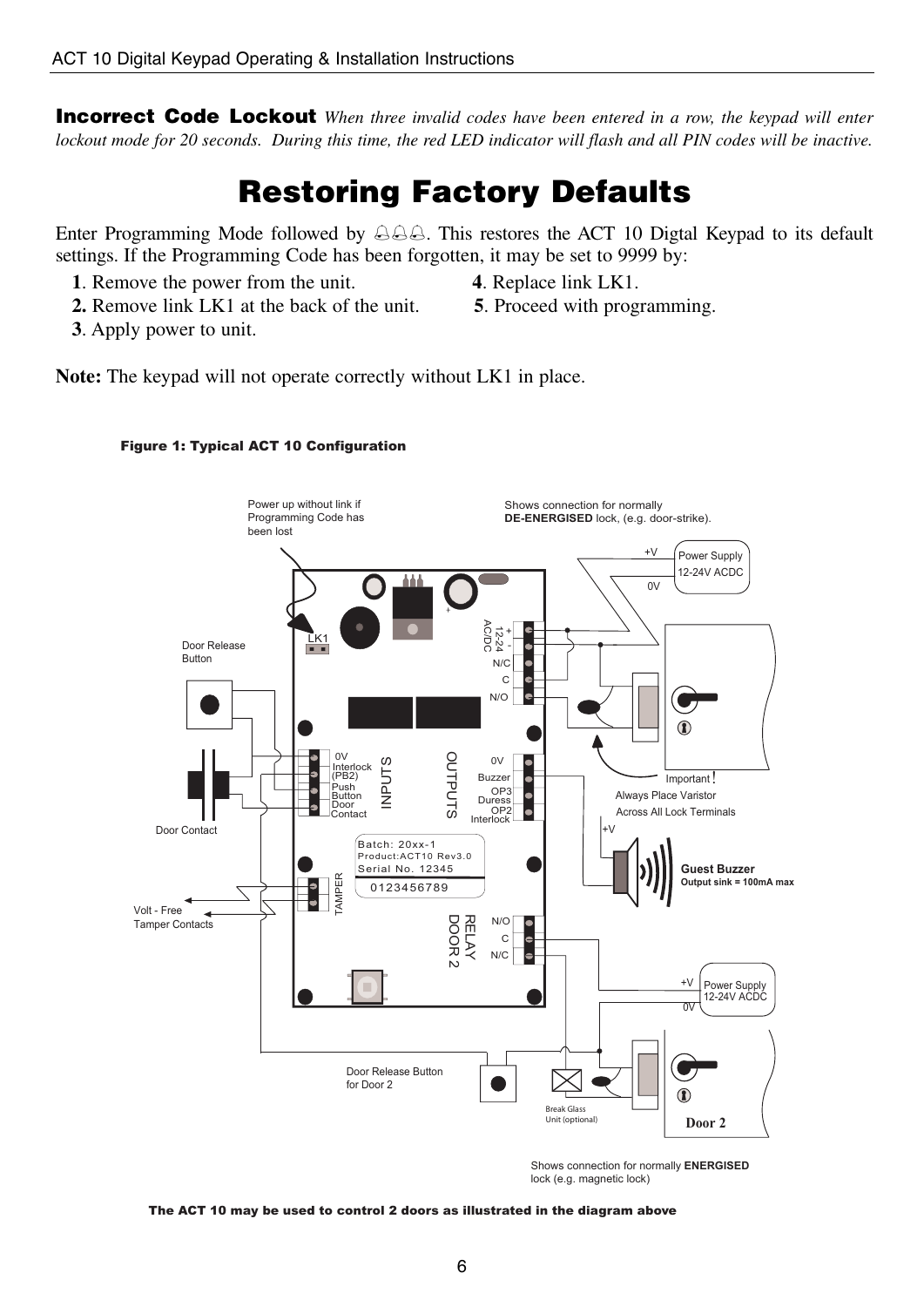

### **Figure 1: ACT10 Digital Keypad Schematic Figure 2: ACT 10 Digital Keypad Schematic**





**DO NOT apply silicone to the bottom of the keypad as this will block the air vents and trap any water which may enter the keypad If a weather shield is fitted the same applies**

**DO apply silicone to the top and two sides of the keypad, or shield, when used.**



**DO install a weather shield when the keypad is 1. installed on an uneven surface 2. in an exposed area**